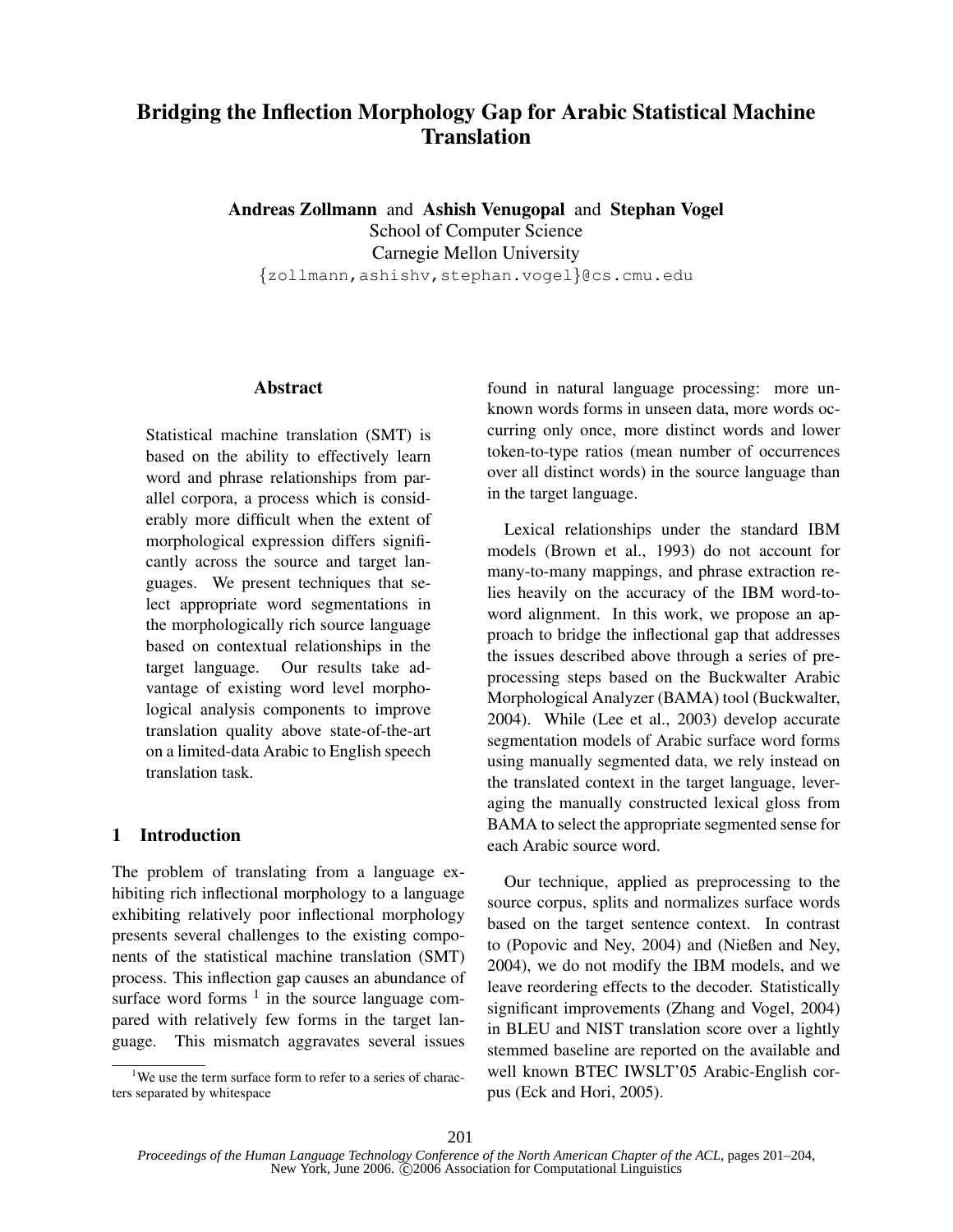## 2 Arabic Morphology in Recent Work

Arabic-to-English machine translation exemplifies some of the issues caused by the inflection gap. Refer to (Buckwalter, 2005) and (Larkey et al., 2002) for examples that highlight morphological inflection for a simple Modern Standard Arabic (MSA) word and basic stemming operations that we use as our baseline system.

(Nießen and Ney, 2000) tackle the inflection gap for German-to-English word alignment by performing a series of morphological operations on the German text. They fragment words based on a full morphological analysis of the sentence, but need to use domain specific and hand written rules to deal with ambiguous fragmentation. (Nießen and Ney, 2004) also extend the corpus by annotating each source word with morphological information and building a hierarchical lexicon. The experimental results show dramatic improvements from sentencelevel restructuring (question inversion, separated verb prefixes and merging phrases), but limited improvement from the hierarchical lexicon, especially as the size of the training data increases.

We conduct our morphological analysis at the word level, using Buckwalter Arabic Morphological Analyzer (BAMA) version 2.0 (Buckwalter, 2004). BAMA analyzes a given surface word, returning a set of potential segmentations (order of a dozen) for the source word into prefixes, stems, and suffixes. Our techniques select the appropriate splitting from that set by taking into account the target sides (full sentences) of that word's occurrences in the training corpus. We now describe each splitting technique that we apply.

## 2.1 BAMA: Simple fragment splitting

We begin by simply replacing each Arabic word with the fragments representing the first of the possible splittings returned by the BAMA tool. BAMA uses simple word-based heuristics to rank the splitting alternatives.

# 2.2 CONTEXT: Single Sense selection

In the step CONTEXT, we take advantage of the gloss information provided in BAMA's lexicon. Each potential splitting corresponds to a particular choice of prefix, stem and suffix, all of which exist in the manually constructed lexicon, along with a set of possible translations (*glosses*) for each fragment. We select a fragmentation (choice of splitting for the source word) whose corresponding glosses have the most target side matches in the parallel translation (of the full sentence). The choice of fragmentation is saved and used for all occurrences of the surface form word in training and testing, introducing context sensitivity without parsing solutions. In case of unseen words during testing, we segment it simply using the first alternative from the BAMA tool. This allows us to still translate an unseen test word correctly even if the surface form was never seen during training.

## 2.3 CORRMATCH: Correspondence matching

The Arabic language often encodes linguistic information within the surface word form that is not present in English. Word fragments that represent this missing information are misleading in the translation process unless explicitly aligned to the NULL word on the target side. In this step we explicitly remove fragments that correspond to lexical information that is not represented in English. While (Lee, 2004) builds part of speech models to recognize such elements, we use the fact that their corresponding English translations in the BAMA lexicon are empty. Examples of such fragments are case and gender markers. As an example of CORRMATCH removal, we present the Arabic sentence " h'\*A lA ya zAl u gayor naZiyf " (after BAMA only) which becomes "h'\*A lA ya zAl gayor naZiyf" after the CORRMATCH stage. The "u" has been removed.

#### 3 Experimental Framework

We evaluate the impact of inflectional splitting on the BTEC (Takezawa et al., 2002) IWSLT05 Arabic language data track. The "Supplied" data track includes a 20K Arabic/English sentence pair training set, as well as a development ("DevSet") and test ("Test05") set of 500 Arabic sentences each and 16 reference translations per Arabic sentence. Details regarding the IWSLT evaluation criteria and data topic and collection methods are available in (Eck and Hori, 2005). We also evaluate on test and development data randomly sampled from the complete supplied dev and test data, due to considera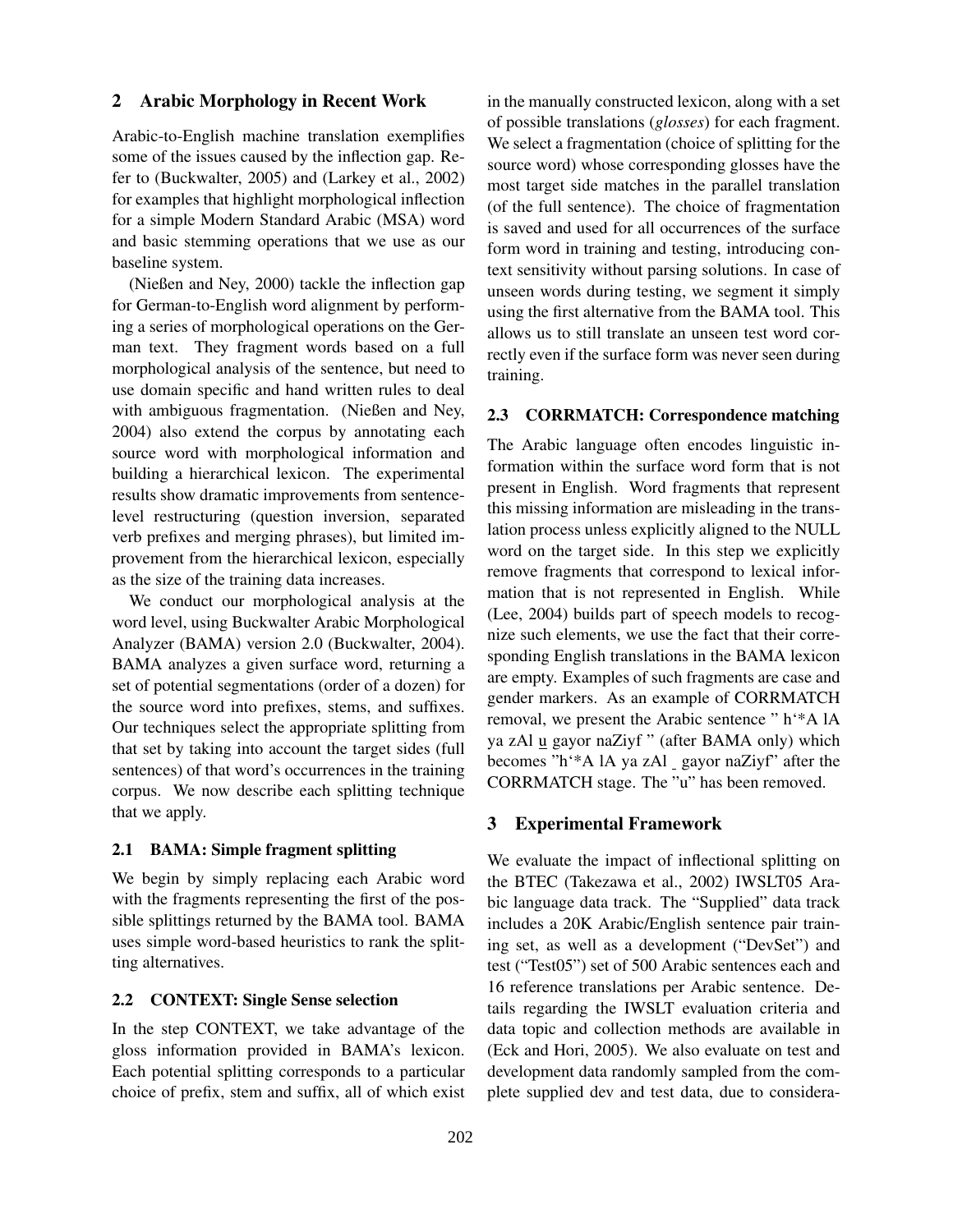tions noted by (Josep M.Crego, 2005) regarding the similarity of the development and test data sets.

# 3.1 System description

Translation experiments were conducted using the (Vogel et al., 2003) system with reordering and future cost estimation. We trained translation parameters for 10 scores (language model, word and phrase count, and 6 translation model scores from (Vogel, 2005) ) with Minimum Error Rate training on the development set. We optimized separately for both the NIST (Doddington, 2002) and the BLEU metrics (Papineni et al., 2002).

# 4 Translation Results

Table 1 and 2 shows the results of each stage of inflectional splitting on the BLEU and NIST metrics. Basic orthographic normalization serves as a baseline (merging all Alif, tar marbuta, ee forms to the base form). The test set NIST scores show steady improvements of up to 5 percent relative, as more sophisticated splitting techniques are used, ie BAMA+CONTEXT+CORRMATCH. These improvements are statistically significant over the baseline in both metrics as measured by the techniques in (Zhang and Vogel, 2004).

Our NIST results for all the final stages of inflectional splitting would place us above the top NIST scores from the ISWLT evaluation on the supplied test set. $^{2}$  On both DevSet/Test05 and the randomly split data, we see more dramatic improvements in the NIST scores than in BLEU. This might be due to the NIST metric's sensitivity to correctly translating certain high gain words in the test corpus. Inflectional splitting techniques that cause previously unknown surface form words to be translated correctly after splitting can significantly impact the overall score.

# 5 Conclusion and Future Work

This work shows the potential for significant improvements in machine translation quality by directly bridging the inflectional gap across language pairs. Our method takes advantage of source and target language context when conducting morphological analysis of each surface word form, while avoiding complex parsing engines or refinements to the alignment training process. Our results are presented on moderately sized corpora rather than the scarce resource domain that has been traditionally employed to highlight the impact of detailed morphological analysis.

By showing the impact of simple processing steps we encourage the creation of simple word and gloss level analysis tools for new languages and show that small investments in this direction (compared to high octane context sensitive parsing tools) can yield dramatic improvements, especially when rapid development of machine translation tools becomes increasingly relevant to the research community. While our work focused on processing the morphologically rich language and then translating "down" into the morphologically poor language, we plan to use the analysis tools developed here to model the reverse translation process as well, the harder task of translating "up" into a highly inflected space.

#### References

- Peter F. Brown, Vincent J. Della Pietra, Stephen A. Della Pietra, and Robert L. Mercer. 1993. The mathematics of statistical machine translation: parameter estimation. *Comput. Linguist.*, 19(2):263–311.
- Tim Buckwalter. 2004. Buckwalter Arabic Morphological Analyzer Version 2.0. LDC Catalog No. LDC2004L02, Linguistic Data Consortium, www.ldc.upenn.edu/Catalog.
- Tim Buckwalter. 2005. www.qamus.org/morphology.htm.
- George Doddington. 2002. Automatic evaluation of machine translation quality using n-gram co-occurrence statistics. In *In Proc. ARPA Workshop on Human Language Technology*.
- Matthias Eck and Chiori Hori. 2005. Overview of the IWSLT 2005 evaluation campaign. In *Proceedings of International Workshop on Spoken Language Translation*, pages 11–17.
- Jose B.Marino Josep M.Crego, Adria de Gispert. 2005. The talp ngram-based smt system for iwslt'05. In *Proceedings of International Workshop on Spoken Language Translation*, pages 191–198.

<sup>&</sup>lt;sup>2</sup>The IWSLT evaluation did not allow systems to train separately for evaluation on BLEU or NIST, but results from the proceedings indicate that top performers in each metric optimized towards the respective metric.